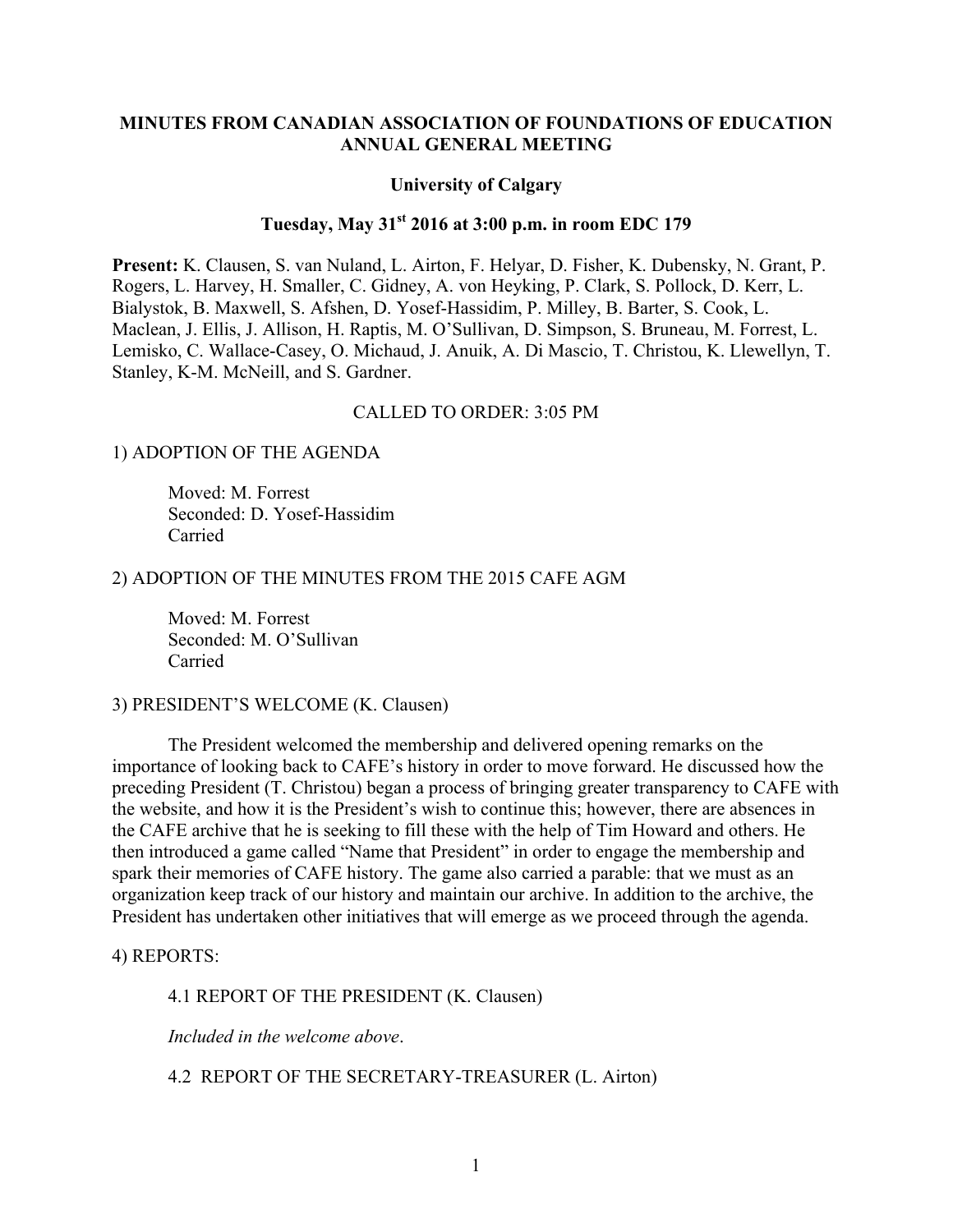The Secretary-Treasurer shared the Association's current funds available and membership numbers (report attached at Appendix A). There were no questions given that the first motions of the meeting relate directly to the Association's finances and are made by the President.

4.3 REPORT OF THE 1<sup>st</sup> VICE PRESIDENT (AWARDS) (S. Van Nuland)

The 1<sup>st</sup> Vice President offered brief highlights from her report (attached at Appendix B) and there were no questions.

4.4 REPORT OF THE 2<sup>nd</sup> VICE PRESIDENT (PROGRAM) (L. Panayotidis)

The  $2<sup>nd</sup>$  Vice President was absent due to illness, but passed along her impression that the conference has been well-attended and the banquet has record attendance at 65, and the keynote panel has record attendance at 80.

M. O'Sullivan remarked that it is unfortunate L. Panayotidis is absent because the position is very demanding and the incumbent much appreciated by the membership. There was applause from the room in response to M. O'Sullivan's statement and in thanks to the  $2<sup>nd</sup>$  Vice President.

# 4.5 REPORT OF THE CJE REPRESENTATIVE (M. Forrest)

The CJE Representative reported that two new English language editors – T. Christou and C. DeLuca – are taking on an intentional scope, updating the website and applying for more funding. By November 2016 they will be asking for Consulting Editors, so members are advised to watch for the call for participation. The  $40<sup>th</sup>$  anniversary of CJE is coming up and there will be a 'super issue' of CJE as a result. Katy Ellsworth has been a highly effective Managing Editor of the journal, as expressed by M. Forrest. There are 3100 regular website users, and 1500 new users since last year. Their ambition is to be the premier generalist education journal in Canada. The editors also ask CAFE members to consider how they might contribute to the super issue. The Open Access statement policy is being revised. They also received \$30,000 from CSSE to update the website. Lastly, there has been lengthy and heated discussion about whether the geese formerly gracing the cover should be brought back; the new editors would like the geese to be removed in favour of one of three new designs to be solicited from graphic artists.

4.6 REPORT OF THE PRESIDENT, CPES (D. Kerr)

D. Kerr will submit a formal report after the CPES AGM tomorrow morning. At the CPES dinner the executive recognized several award winners as well as M. Forrest for many years of distinguished service to CPES and the discipline. L. Bialystok was Program Chair this year and her service was praised by the CPES President, as was D. Simpson is completing a term as Past President. A new CPES President will be elected tomorrow morning.

# 4.7 REPORT OF THE PRESIDENT, CHEA (K. Llewellyn)

K. Llewellyn reports that CHEA is creating their constitution and finalizing how membership will work as well as SIG status, which is to be discussed in a motion. In addition, CHEA has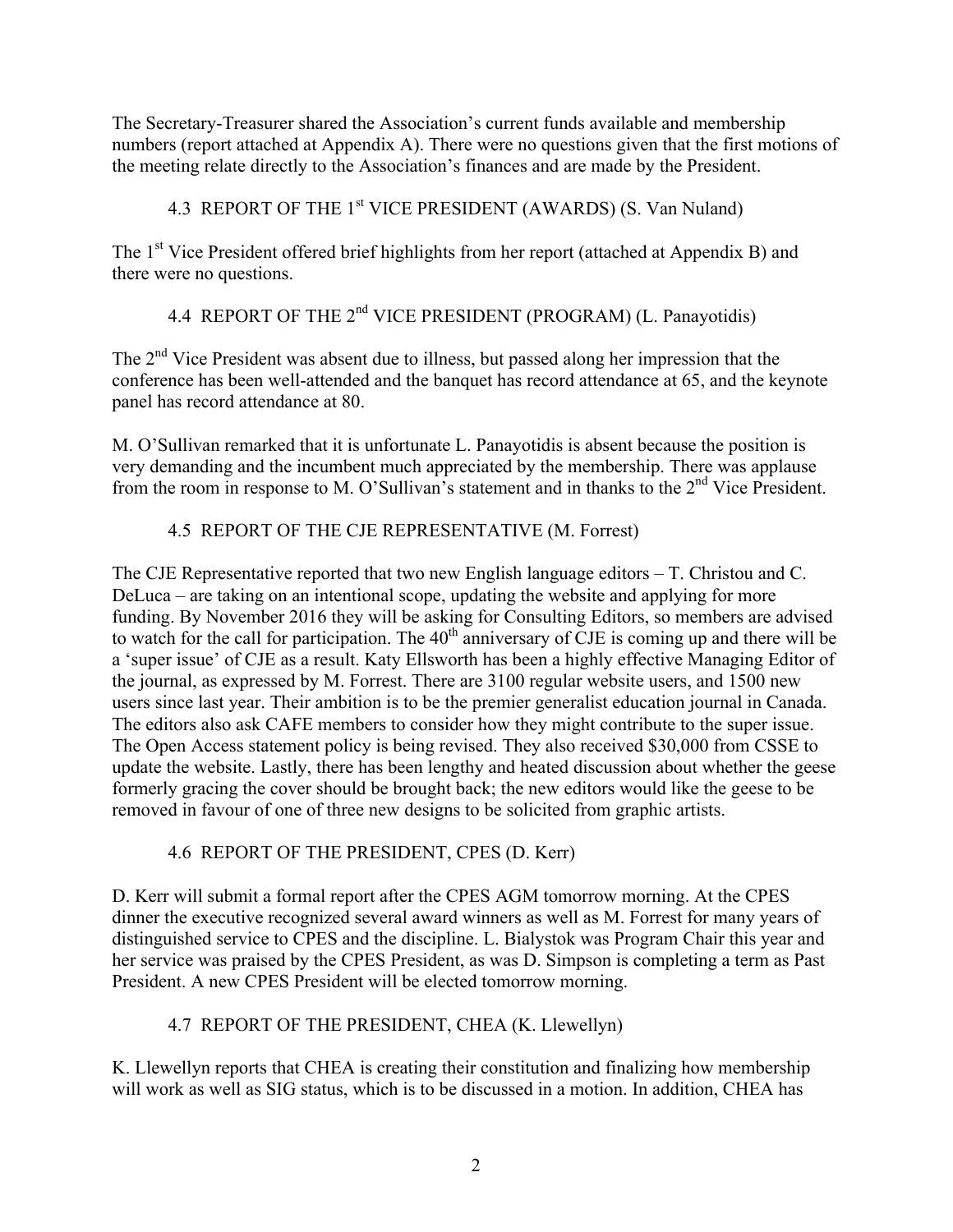created a new website with a substantial resources page completed with the assistance of L. Lemisko. CHEA is also active on social media with the assistance of S. Carlson. Lastly, CHEA has a new logo, which has received acceptance by general consensus of the CHEA membership.

The next biannual CHEA conference is taking place from October 27-30 in Waterloo and the theme is Teaching Nation: The History of Education and the Politics of Commemoration. The response for the call has been outstanding, and over 100 papers will be presented. 120 submissions were peer-reviewed and acceptances have been sent. There will be many special events as well. If you did not submit a paper, CAFE members are still welcome to attend. A concerted effort has been made to encourage graduate students to attend, with a \$100 registration including all meals (save for the banquet) and a Waterloo museum exhibit.

The CHEA President thanked the executive and membership for their contributions this year. She concluded by reminding those present that CHEA has an active call for awards: 5 different founders' prizes and a service award. The deadline is June  $30<sup>th</sup>$  and criteria are on the website.

# 4.8 REPORT FROM SOCINET (D. Fisher)

D. Fisher reported that a group of interested members met this year to create a Socinet constitution and to elect an executive. D. Mandzuk has taken the role of President. N. Grant has agreed to be Vice-President, and P. Rogers has agreed to be Secretary-Treasurer. There are about 60 people who have indicated an interest in becoming members of Socinet. Having gone through the motions required, therefore, Socinet is ready to become a SIG pursuant to today's motion.

# 4.9 REPORT OF THE YOUNG SCHOLARS COMMITTEE (K. Dubensky and P. Rogers)

K. Dubensky began by thanking the President for his support. She reported that there were many challenges in beginning to network with young scholars through CAFE. They initially had only 3 responses to their call for papers, which is likely due to competition with other associations and CAFE more broadly. P. Rogers reported on other Committee initiatives to recruit graduate students, and 10 graduate students attended a special graduate student session this year. There was much discussion on what the foundations mean to each attendee's work, and they request more support for networking from CAFE. The Committee would also like an online presence and perhaps something more than their sole session in Toronto next year. Next year, the Committee will ask CAFE members to send out their call to their foundations graduate students.

# 5) MOTIONS

# *5.1 Transfer Payments from CAFE to its SIGs*

In introducing the following series of three motions on CAFE's finances, the President stated that CAFE is the only association which transfers a set amount of money (\$400) to its SIGs, as per Article 1 of the CAFE constitution. There is, however, no set among in the constitution, but only an indication that there will be financial assistance for SIGs. It is unclear where the \$400 tradition began, and it has been sporadic over the years. The President recalled how last year at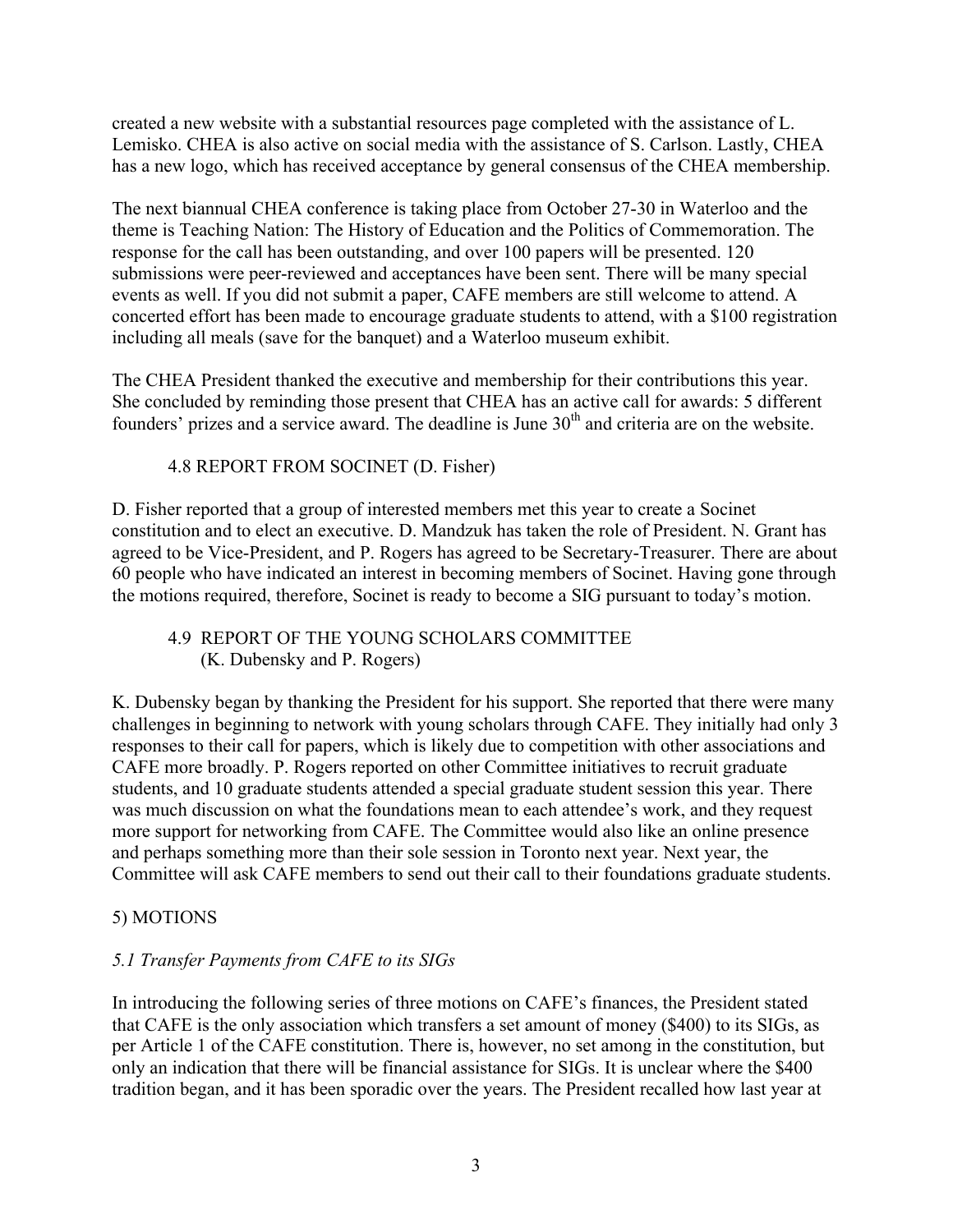the AGM CAFE offered to transfer all of the missing funds to its SIGS from gap years where funds were not transferred. With three years of back payments to SIGs, \$3600 of our current balance (see Secretary-Treasurer report) will be given to SIGs, who actually are in better financial status than CAFE itself. With this payment, CAFE will be impoverished.

He added that CAFE would like to expand but cannot due to its financial duress. For example, CAFE could not pay for student award winners to attend last year's banquet. K. Clausen credits the previous president T. Christou for increasing the Regular membership fee to \$20 and recounted how, at last year's AGM, the membership increased his \$15 proposal to \$20, showing an acknowledgment that CAFE is in financial trouble.

The President made the following motions as a remedy to this situation in the interests of equity and sustainability, and explained each motion in turn. *\*After some discussion, it was agreed by consensus to discuss and vote on the three motions as one omnibus motion.*

**Motion 1. Be it resolved that, each year, CAFE apportion a transfer payment to its SIGs based on each SIG's membership numbers from the previous year.**

**Motion 2. Be it resolved the total transfer payment to the SIGs equates to 30% of the annual membership dues paid to CAFE by members who indicate they belong to a SIG.**

**Motion 3. Be it resolved that if a CAFE member belongs to more than one SIG, the individual transfer amount will be split equally among the SIGs (i.e., if the member belongs to two SIGs, each receives half; if three SIGs, each receives a third).**

Moved: K. Clausen Seconded: M. Forrest

# *Discussion*

M. O'Sullivan opened the discussion by asking whether this omnibus motion would preclude the SIGs from charging membership fees, which it would not.

T. Stanley questioned the equity of under-supporting smaller SIGs who require more funds. The President responded that when CAFÉ is more solvent it can support smaller SIGs on the basis of need. K. Llewellyn seconded the equity issue on behalf of Socinet in that they are re-starting and might therefore require more support than other SIGs. Another issue of equity, she noted, is activity; if SIGs are not spending the money, it is unclear whether they need it whereas funding should be needs-based. CHEA has a lot of activity outside of Congress, for example, she stated; would it receive funding under the proposed scheme? K. Llewellyn suggested that instead of transfer payments, each SIG president could submit a request for funding based on their needs. Also, she noted that, if the amount to be transferred to a SIG under the proposed scheme is particularly small then CAFE might as well keep the money.

L. Lemisko raised the issue that we may have to change Article 1 of the CAFE constitution. She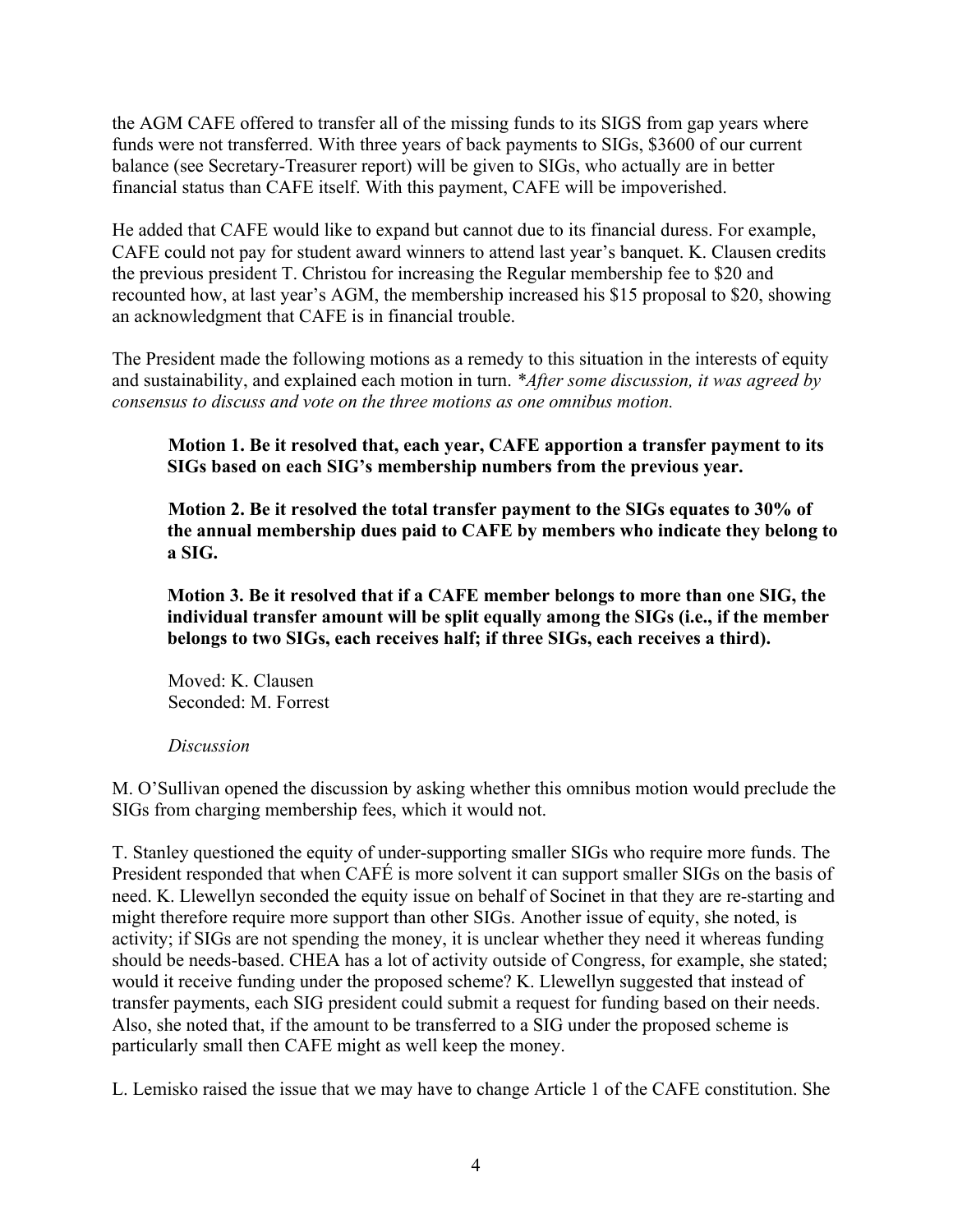noted that K. Lllewelyn's idea and K. Clausen's motion were each possible avenues. J. Ellis suggested that given the transfer payments would be small amounts of money, we might not need to go through the trouble of changing the constitution. L. Lemisko replied that there should be greater specificity in the constitution so that the procedure remains consistent over time, and she referenced K. Llewellyn's efforts with the CHEA constitution to make things clear and consistent. With quick consensus, she argued, Article 1 could be changed.

S. Cook acknowledged the President's motions and stated that apportioning the small amount of CAFE funds to SIGs is an assumption of activity at the SIG level. For example, the Young Scholars Committee is working hard on recruiting graduate students but they have no financial support and should have. Keeping money for CAFE itself and operating on a petition system would enable support of this and other initiatives. K. Clausen shared that his eventual vision is to move toward a grant system, as suggested by S. Cook and others.

D. Kerr articulated his concern as CPES President given potential significant decrease in transferred funds to CPES. CPES members participate in CAFE because it holds CPES, and less so because it is CAFE. He questioned why more money would go to CAFE, from the perspective of CPES members who don't tend to participate in CAFE very much. K. Clausen replied that CPES funding may actually increase, and that the alternative is bankruptcy for CAFE. D. Kerr replied that he supports CAFE's solvency, but is concerned that now 30% (formerly 80%) of CAFE's money would now be transferred to SIGs. D. Kerr stated his agreement with the motion in principle, but requested further clarification.

N. Grant reported that Socinet has \$1200 available and will donate this to CAFE, which met with applause from the members present.

M. O'Sullivan offered his support to the President's motions as a giving a modest operating fund to each SIG and opens the possibility for applying to CAFE for activity-based grants. CAFE would remain viable and allow for things like the YSC to receive support as required.

T. Christou thanked K. Clausen for his efforts in bringing these motions forward, and thanks Socinet for their activity as he was concerned that Socinet was receiving money for no activity; he now supports this transfer as they are active (as per D. Fisher's report at 4.8 above). In response to D. Kerr, T. Christou suggested that CPES would be benefitted more than the other SIGs whereas CHEA will be less benefited; however, this he perceives to be manageable.

D. Kerr proposed an amendment to the first motion, and asked for a change in wording. M. Forrest suggested a friendly amendment to negotiate the wording; K. Clausen accepted. There was discussion and attempts to amend the motion together as a group. When a modified version was created, D. Fisher spoke in support of the amended motion.

K. Llewellyn spoke of CHEA's particular concerns given that many members are not part of CAFE at all. Somewhere in the motions, she asked for there to be wording about the grants; S. van Nuland pointed out that this is Article 1 of the CAFE constitution. K. Clausen re-stated that his intention is to introduce a grant structure.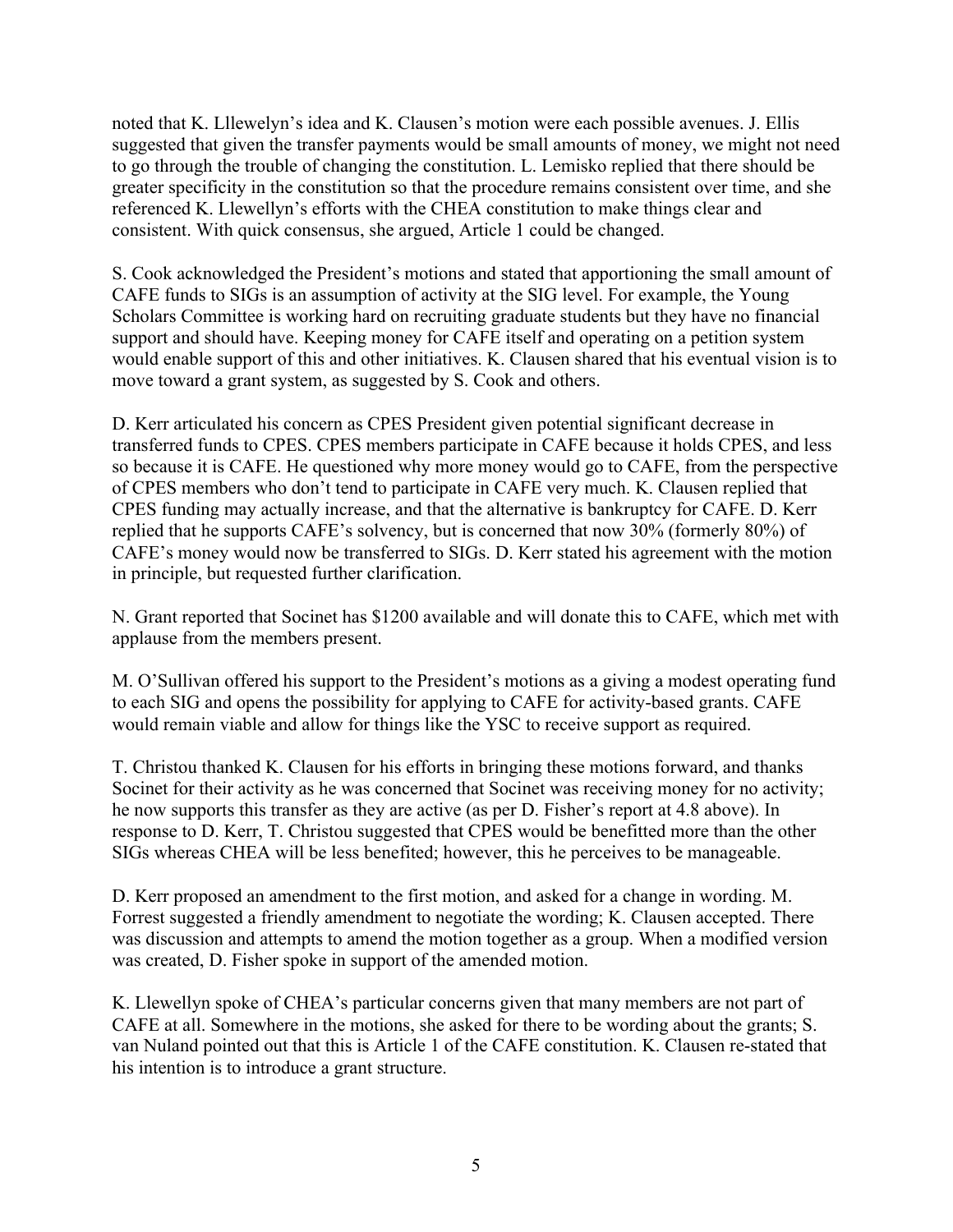At this point, J. Ellis called the question but discussion continued as the wording of the motion to be voted on was now unclear.

K-M. McNeill shared a concern that Motion 3 (above) was now redundant. L. Lemisko disagreed. D. Kerr suggested tabling the motions until next year. M. Forrest re-stated her support of the motion; as the Toronto conference will be larger, next year there will be ample funding and it can be an experiment to see if it works. K. Clausen then suggested that the floor vote the motion up or down.

B. Maxwell suggested that the executive is acting in good faith and that the motion can be voted on with the understanding that the wording can be slightly altered by the executive as need in order to implement the proposed scheme. There was applause from the floor.

The question was called again.

Carried, with 2 opposed and 2 abstentions

# **Motion: That the order in the agenda be changed so that item 7 (Awards) can be moved up in the interest of time.**

Moved: K. Clausen Seconded: L. Airton Carried

# 7) CAFE AWARDS

The following awards were announced by the  $1<sup>st</sup>$  Vice President.

## *Master's Thesis*

Mr. James Rempel: 'Some Reckoning of Gains is Made': A Historical Inquiry into Assessment in Child-centred Curricula

## *Dissertation*

Dr. Shailoo Bedi: "You Live What you Learn": Identity and Practice among Visible Minority School Administrators

Dr. Alessandra Iozzo-Duval: "Silent Citizens": Citizenship Education, Disability and d/Deafness at the Ontario Institution for the Education of the Deaf, 1870-1914

Dr. Cynthia Wallace-Casey: Deepening Historical Consciousness Through Museum Fieldwork: Implications For Community-Based History Education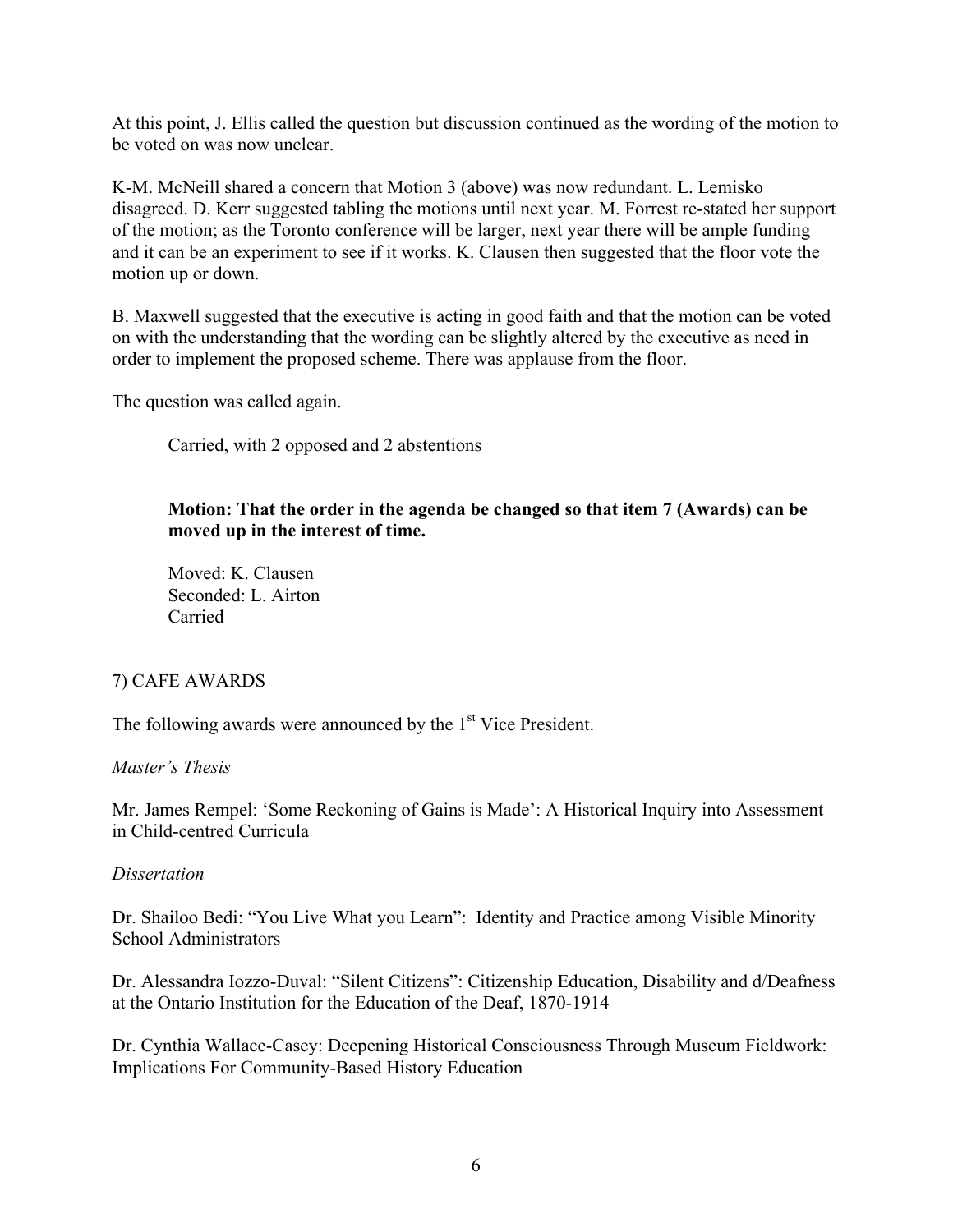### *Publication Award: Article*

Dr. Michael Dawson and Dr. Katherine Gidney: "There is Nothing More Inclusive than O Canada"

Dr. Jeannie Kerr: "Western Epistemic Dominance and Colonial Structures: Considerations for Thought and Practice in Programs of Teacher Education"

## **Motion: That elections supersede the next item on the agenda.**

Moved: K. Clausen Seconded: L. Lemisko Carried

# 6) ELECTIONS

2<sup>nd</sup> Vice President (Program) *No nominations*. *Position is vacant.*

Secretary-Treasurer (Nominated: F. Helyar by K. Clausen; Seconded: S. van Nuland) *Acclaimed.*

Member-at-Large (Communications) (Nominated: H. Raptis by self; Seconded: L. Lemisko) *Acclaimed.*

Young Scholars Committee

On the matter of YSC elections, K. Clausen remarked that the terms of these members were not specified when the YSC was created at the 2015 AGM. K. Dubensky recalls that in the Constitution there is a two-year term indicated, and advocates for this term. She also notes that herself and N. Power were the only active members as the other two were inactive; K. Clausen suggests keeping the inactive members on the roster until their terms simply expire, which was agreed to by members of the YSC. M. O'Sullivan suggested recruiting more members. K. Dubensky also questioned whether there should be a cap on the number of members; K. Clausen suggested not having a cap and this was accepted by consensus.

(Nominated: N. Power by K. Dubensky; Seconded: H. Raptis) *Acclaimed.*

*\*At this point in the meeting, the order reverted to that in the agenda and the matter of the remaining motions (item 5) was taken up once again, albeit out of order as below.*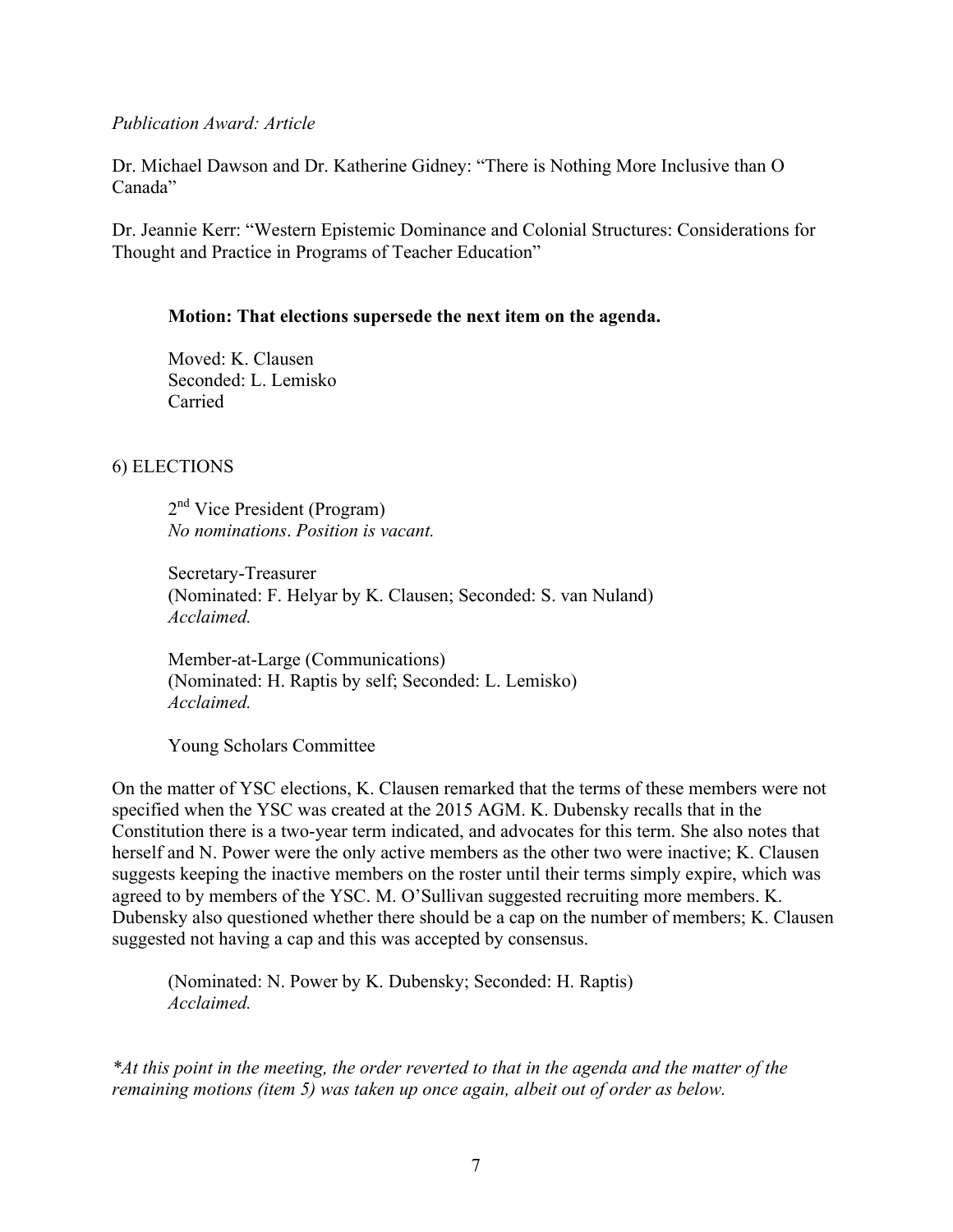### *5.3 The Canadian History of Education Association Constitution*

**Motion: That the CHEA constitution be the first item on the agenda at next year's AGM (and therefore not discussed further today).**

Moved: T. Stanley Seconded: K. Llewellyn Carried

### *5.2 The Socinet Constitution*

**Motion 4. Be it resolved that the membership of CAFE ratifies the constitution for the Canadian Association of Sociologists of Education or Socinet** (see attachment)**.**

Moved: D. Fisher Seconded: N. Grant

L. Lemisko calls the question. Carried with 1 abstention

K. Clausen stated that, Motion 4 having carried, he will now bring the Socinet constitution and membership list to CSSE and expressed his hope that he will introduce Socinet as an official CAFE SIG next year at the AGM.

L. Lemisko asked about the interim status of CHEA for the coming year as per the above motion to postpone discussion. K. Clausen proposed that, in good faith, the appropriation amount (\$400) will be given to CHEA. If in October CHEA votes down their constitution including membership in CAFE, however, this will terminate the relationship between CHEA and CAFE.

#### *5.4 The Outstanding Advising and Mentoring Award*

**Motion 6. Be it resolved that the membership of CAFE accepts the proposal for a new award: "CAFE Outstanding Advising and Mentoring Award"** (Appendix C)**.**

Moved: S. van Nuland Seconded: T. Stanley

D. Fisher called the question. Carried

## **Motion 7: That recipients of CAFE Outstanding Publication Award be members in good standing of CAFE.**

Moved: S. van Nuland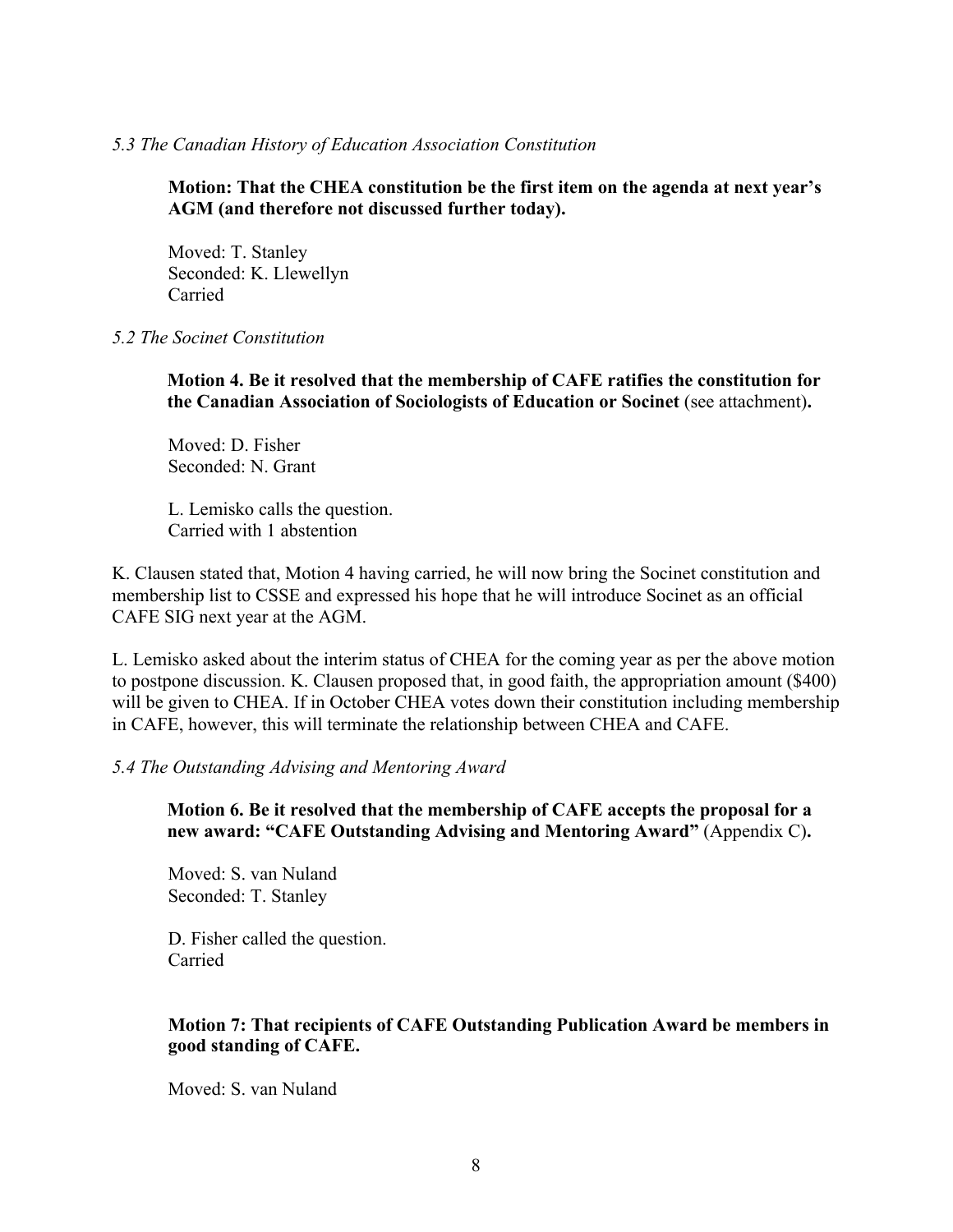Seconded: L. Lemisko

T. Stanley called the question. Carried

## 8) NEW BUSINESS

Members made various announcements about publications.

A motion on the agenda about a CAFE pre-conference next year was considered and then deemed unnecessary by consensus; rather, the pre-conference will simply take place.

M. O'Sullivan inquired whether anyone has a proposal or theme. L. Lemisko suggested an event which demonstrates how scholars across the foundations approach a particular topic from their particular disciplinary perspective. This could be a panel with some networking among the disciplines, perhaps leading to writing projects. This collaboration could, in her view, alleviate some funding issues faced by philosophers whose scholarship is not necessarily empirical and thus intelligible to granting agencies. H. Raptis inquired as to whether L. Lemisko is offering to organize; L. Lemisko so offered and will do so.

S. Cook thanked L. Airton for their service as outgoing Secretary-Treasurer and to the other members of the executive for their service as well.

9) ADJOURNMENT: Moved: T. Stanley ; Seconded: J. Allison. Carried.

ADJOURNED 4:42 PM.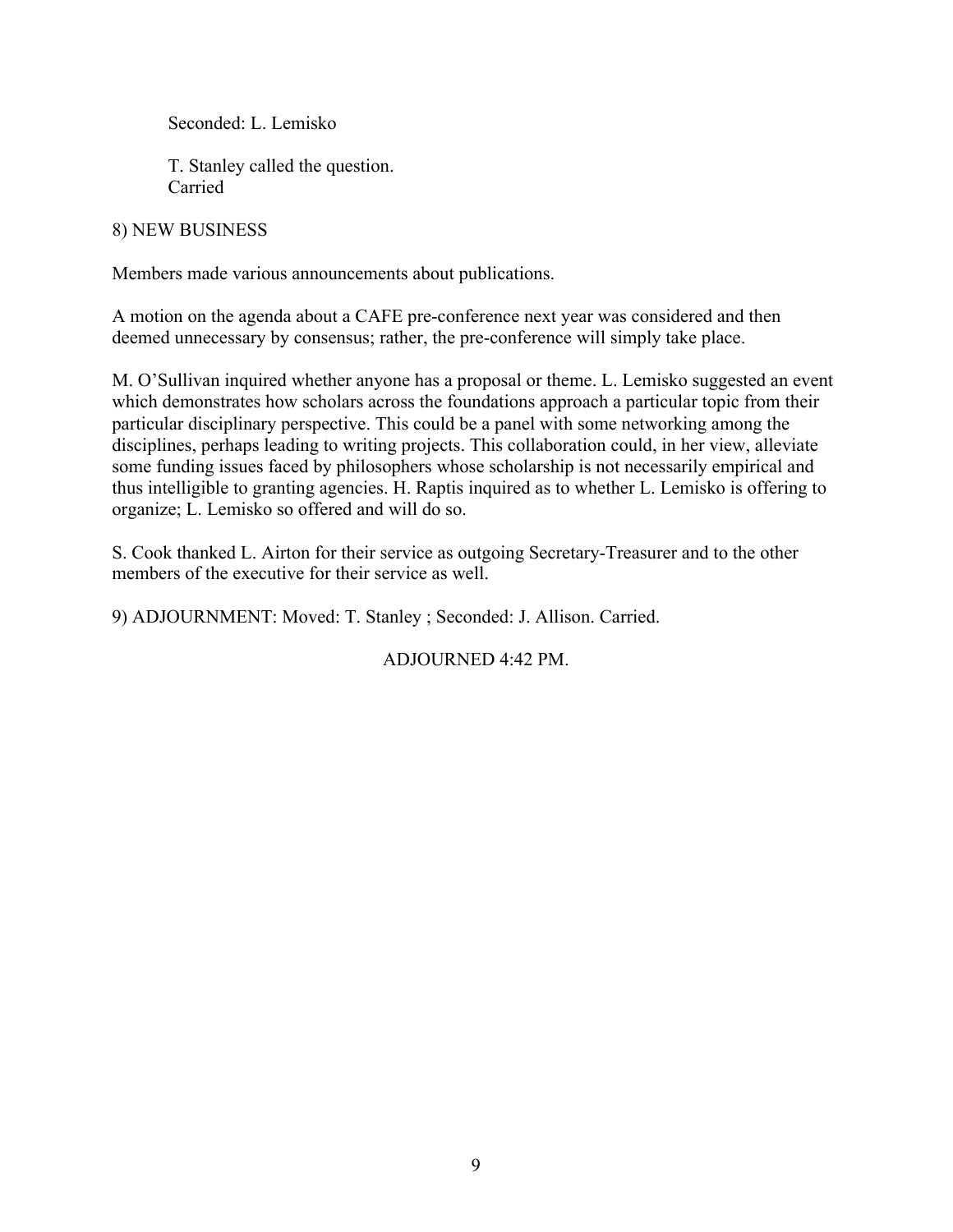# **APPENDIX A**

# **2015-2016 Report of the Secretary-Treasurer**

## Prepared by Lee Airton, OISE/University of Toronto

In 2015-2016, the Association incurred expenses related to the development of the new CAFE website and the 2015 conference in Ottawa. The increase in Regular membership fees from \$10 to \$20, moved and carried at last year's AGM, will be reflected in next year's report.

The membership of CAFE continues to grow (see table below), with an increase of 36 this year.

*Summary of Expenditures Since the Previous Report of the Secretary-Treasurer*

Please note that this year's starting balance was \$3,809.63.

| Date       | <b>Amount</b> | <b>Balance</b> | <b>Reason</b>                                 |
|------------|---------------|----------------|-----------------------------------------------|
| 2015-02-24 | $-$ \$800     | \$3,009.63     | CAFE - annual transfer to SIGs - CPES (2013)  |
|            |               |                | and $2014$ )                                  |
| 2015-05-29 | $-$180.10$    | \$2,829.53     | CAFE - Theodore Christou - Supplies (\$36.04) |
|            |               |                | and Web (\$144.06)                            |
| 2015-05-29 | $-$ \$200     | \$2,629.53     | CAFE - Theodore Christou - reimbursement for  |
|            |               |                | grad student to dev CAFE Web (K. Robinson)    |
| 2015-05-29 | $-$ \$35.00   | \$2,594.53     | CAFE - Sharon Cook - purchase of posters for  |
|            |               |                | 2015 conference                               |
| 2015-06-24 | $-$ \$40.00   | \$2,554.53     | CAFE - Sharon Cook - Gift for Chad Gaffield   |
|            |               |                | keynote address                               |
| 2015-06-24 | $-$ \$23.79   | \$2,530.74     | CAFE - Theodore Christou - Certificate and    |
|            |               |                | meal expense                                  |
| 2015-07-09 | \$1,490       | \$4,020.74     | CAFE - 2014 membership fees collected by      |
|            |               |                | <b>CSSE</b>                                   |
| 2016-05-19 | $-$ \$261.15  | \$3,759.59     | CAFE - catering at uOttawa                    |
| 2016-05-19 | \$1,755.00    | \$5,514.59     | CAFE - 2015 membership fees collected by      |
|            |               |                | <b>CSSE</b>                                   |

*Summary of Membership*

| Year          | <b>Regular (\$10)</b> | Student (\$5) | <b>Retired (\$5)</b> | Low Income (\$5) | International (\$10) |
|---------------|-----------------------|---------------|----------------------|------------------|----------------------|
| 2013-2014     |                       |               |                      |                  |                      |
| 2014-2015     | 00 <sub>1</sub>       |               |                      |                  |                      |
| 2015-2016     |                       |               |                      |                  |                      |
| <b>CHANGE</b> |                       |               |                      |                  | -                    |

The total member count in 2013-2014 was 163, in 2014-2015 was 197, and is currently 233.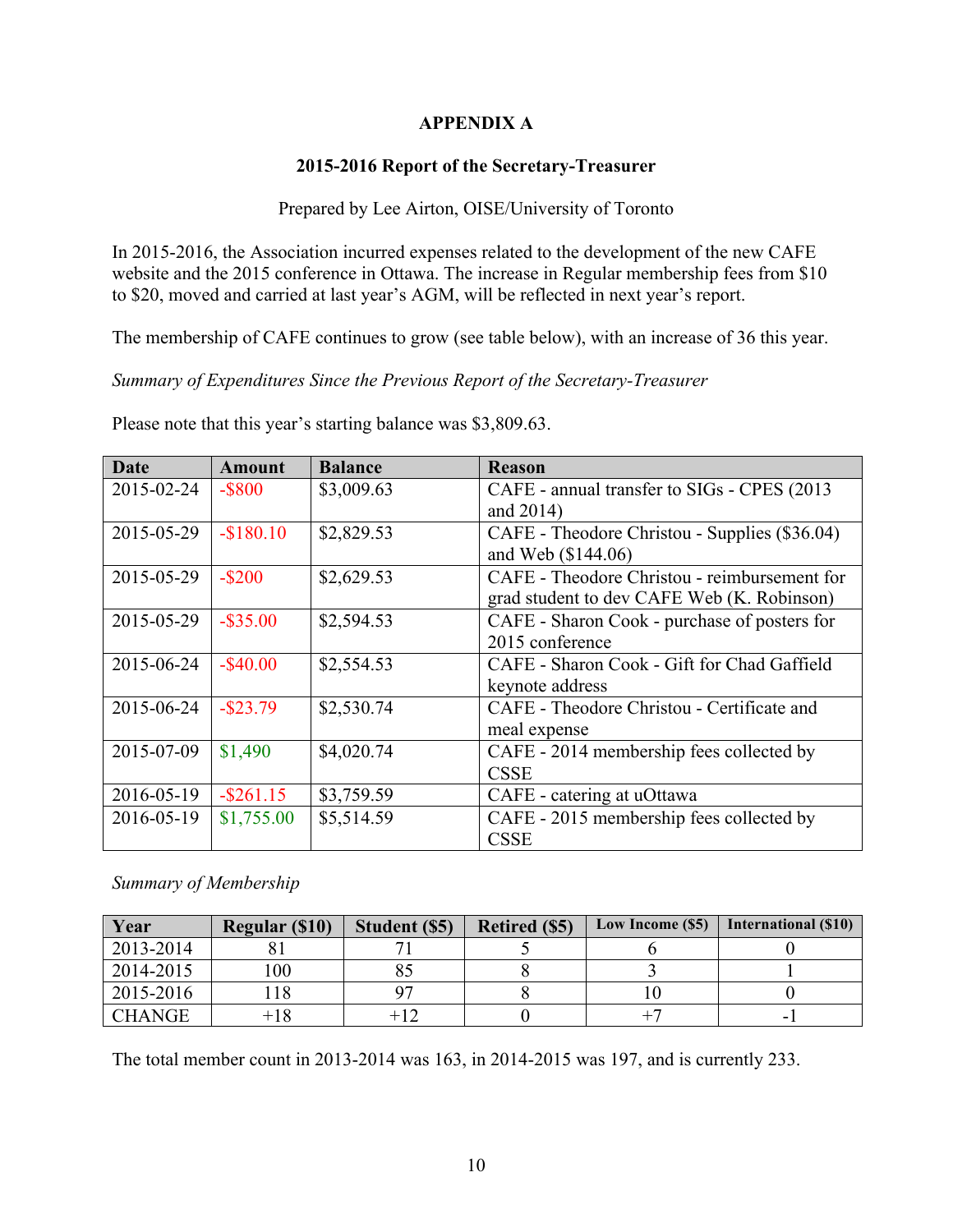

Canadian Association of Foundations of Education

L'Associatiation Canadienne pour l'étude des fondements de l'éducation

REPORT of the 1st Vice President Shirley Van Nuland May 23, 2016

The role of the 1st Vice President as a member for the Executive is to provide advice and support to the Executive, to the President and to act as Chair of the Awards Committee.

Over the last year, the President and I discussed many issues including development of constitutions, development of Advising and Mentoring Award, Publication Award, Dissertation and Theses Recognition Award, membership dues, past presidents, past awards recipients, processes that ensure due process and fairness within CAFE, CAFE Special Interest Groups, etc.

Call for nominations for the Publication Award and Dissertation and Theses Recognition Award were sent in the fall via an email message from the President and from the CAFE listserv. These calls generated many submissions which were reviewed with recipients determined by CAFE members who served on the selection committees. These awards are presented at the 2016 Annual General Meeting and 2016 Annual Banquet.

At the 2015 AGM, a subcommittee of Shirley Van Nuland, Helen Raptis, Jason Ellis, and Doron Yoset-Hassidim was established to finalize the requirements for the "Outstanding Advising and Mentoring Award". The final draft is presented for approval at the 2016 AGM (attached).

The following motion is presented to the AGM for consideration: That the publications nominated for the Publication Awards shall be authored by member(s) in good standing of CSSE and CAFE at the time of submission.

Rationale: The current requirement states that "Authors should be members in good standing of CSSE and CAFE at the time of submission." This change ensures that CAFE member(s) are recognized for their work.

The work of the 1<sup>st</sup> Vice President is not possible without the large number of CAFE members who serve on the various selection and planning committees. I am grateful to these wonderful members who generously give of their time and talents to support this work. These recipients are honoured for their research at the AGM and banquet because of the committee members. Thank you.

The following awards calls will be presented in this fall:

**Outstanding Publication Award for Single or Dual-Authored Book** published between January 1 2014 and December 31 2016 – Deadline: January 15, 2017.

**Outstanding Dissertation and Thesis Recognition Award** completed and successfully defended between February 1, 2016 and December 31, 2016 – Deadline January 20, 2017.

**Outstanding Advising and Mentoring Award** – Deadline: January 31, 2017. Each award needs reviewers and I invite CAFE members to be part of this important process. Please join one award committee; please contact me at [shirley.vannuland@uoit.ca.](mailto:shirley.vannuland@uoit.ca)

Respectfully submitted

SVanKerland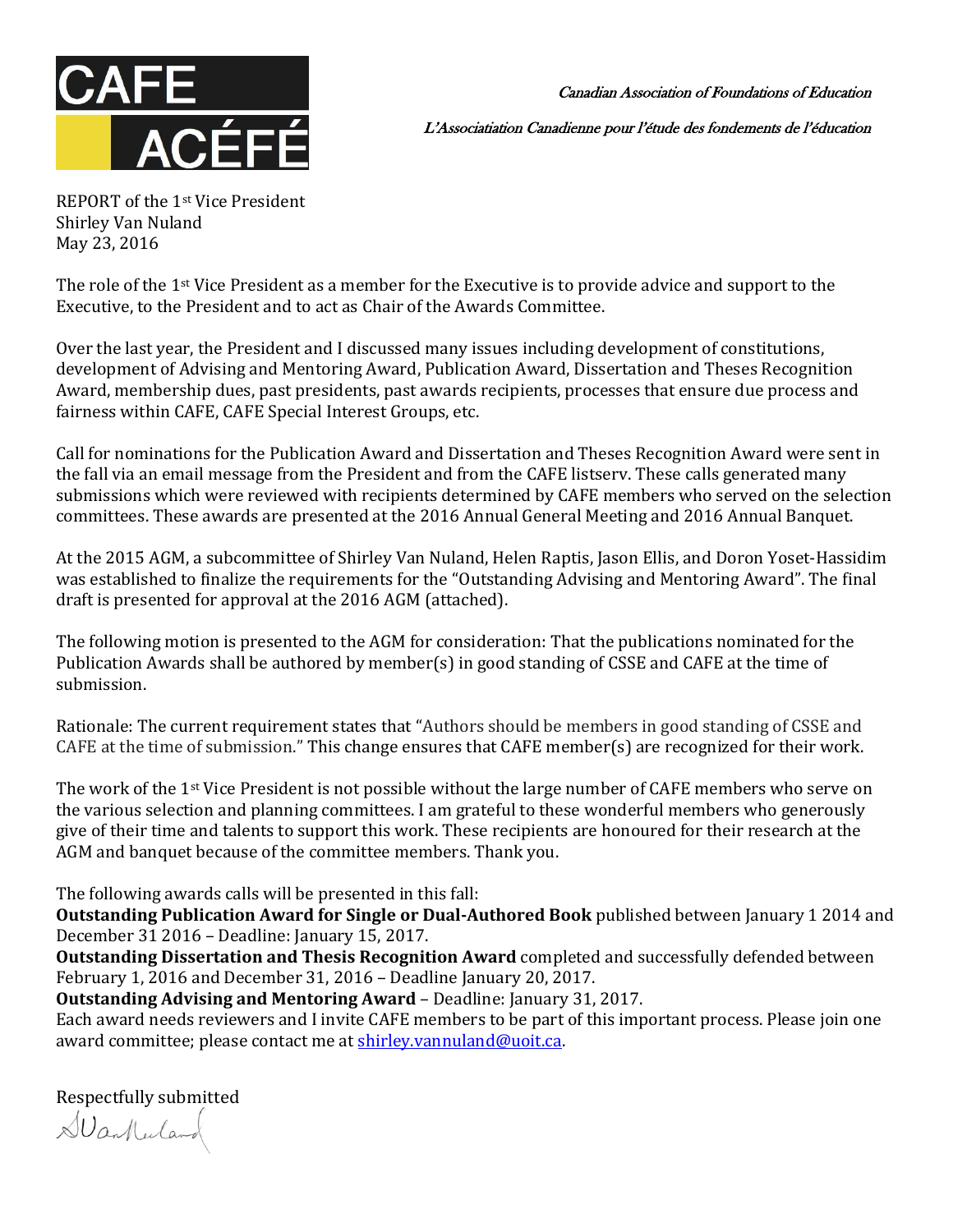# **CAFE Outstanding Advising and Mentoring Award**

### **Nomination Criteria**

The Canadian Association of Foundations of Education invites nominations from the CAFE community to honour CAFE members whose dedication and commitment to excellence in undergraduate and/or graduate advising or mentorship has made a significant contribution to the professional growth of students working in the area of educational foundations. Any CAFE member in good standing including all current graduate students and graduate alumni who are members of CAFE may nominate candidates for the award.

The following are examples of good advising and mentoring practices that will be considered for the award:

- 1. Provides sound advice with respect to course of study;
- 2. Fosters best performance and talents from students;
- 3. Shows concern for students and supports their personal development;
- 4. Acts as an advocate and guide in administrative, organizational and professional matters;
- 5. Provides outstanding guidance with respect to student teaching, papers or other forms of publication and performance;
- 6. Promotes students' intellectual development by encouraging attendance and presentation of their scholarship at professional conferences and meetings;
- 7. Leads in the understanding of research and professional ethics.

### **Nomination Process**

Individuals seeking to nominate an outstanding mentor should submit a completed Outstanding Advising and Mentoring Award Nomination Form along with all supporting documents to the Selection Committee by email to XXX **no later than January 31, 20XX**. Nomination materials should include no more than three letters of support from students or alumni and a letter from the department chair or dean. The nomination letters should:

- state specifically (in detail and using the above criteria) why the nominee is worthy of the Outstanding Advising and Mentoring Award
- give specific examples and evidence of outstanding service to students

*Letter from the department chair or dean should include the following information:*

- Rank of the nominee:
- The number of students that the nominee has mentored through degree completion;
- The number of theses or dissertation committees on which the nominee has served; and,
- Special awards the nominee's students have received.

The award recipient will be honoured at the Annual General Meeting of the Canadian Association of Foundation of Education. Winners are not eligible to receive the award again for five years.

#### **Selection Committee**

The Selection committee will screen all nominations and be composed of two previous recipients, two students, and one CAFE member who will serve as the Chair of the Committee. The Selection Committee will submit its recommendation to the President of CAFE. All nominations will be kept strictly confidential.